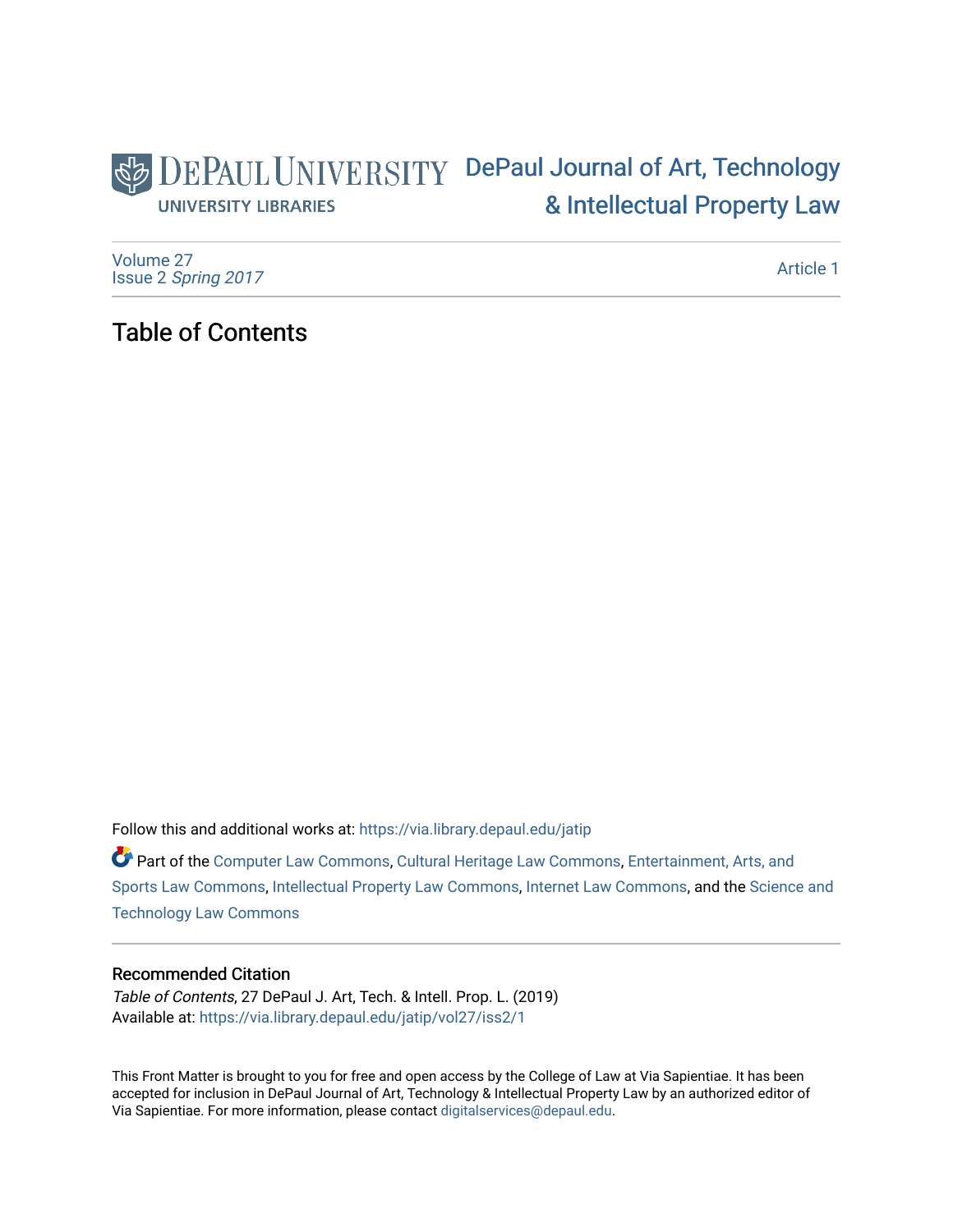# **DEPAUL JOURNAL OF ART, TECHNOLOGY INTELLECTUAL PROPERTY LAW**

*Volume XXVII Spring 2017 Number 2*

# **LEAD ARTICLE**

Reading Jane Austen through the Lens of the Law: Legal Issues in Austen's Life and Novels **................... Maureen** *B. Collins <sup>115</sup>*

## **BRIEF**

| National Cultural Heritage Law                                   |  |
|------------------------------------------------------------------|--|
| <b>Moot Court Competition</b>                                    |  |
| Best Brief 2017 Holden Benon, Nicholas Keats, Andrea Swanson 167 |  |

# **CASE NOTES AND COMMENTS**

| "It's Dead Jim!" – Fair Use in |  |
|--------------------------------|--|
|                                |  |

| VMG Salsoul, LLC v. Ciccone, |  |
|------------------------------|--|
|                              |  |

## **CASE SUMMARIES**

| Halo Elecs., Inc. v. Pulse Elecs., Inc., |  |
|------------------------------------------|--|
|                                          |  |
| Foster v. Svenson,                       |  |
|                                          |  |
| Samsung Electronics Co. v. Apple Inc.,   |  |
|                                          |  |

# **LEGISLATIVE UPDATE**

| Daily Fantasy Sports |      |
|----------------------|------|
| and the Clash of     |      |
|                      | -295 |

i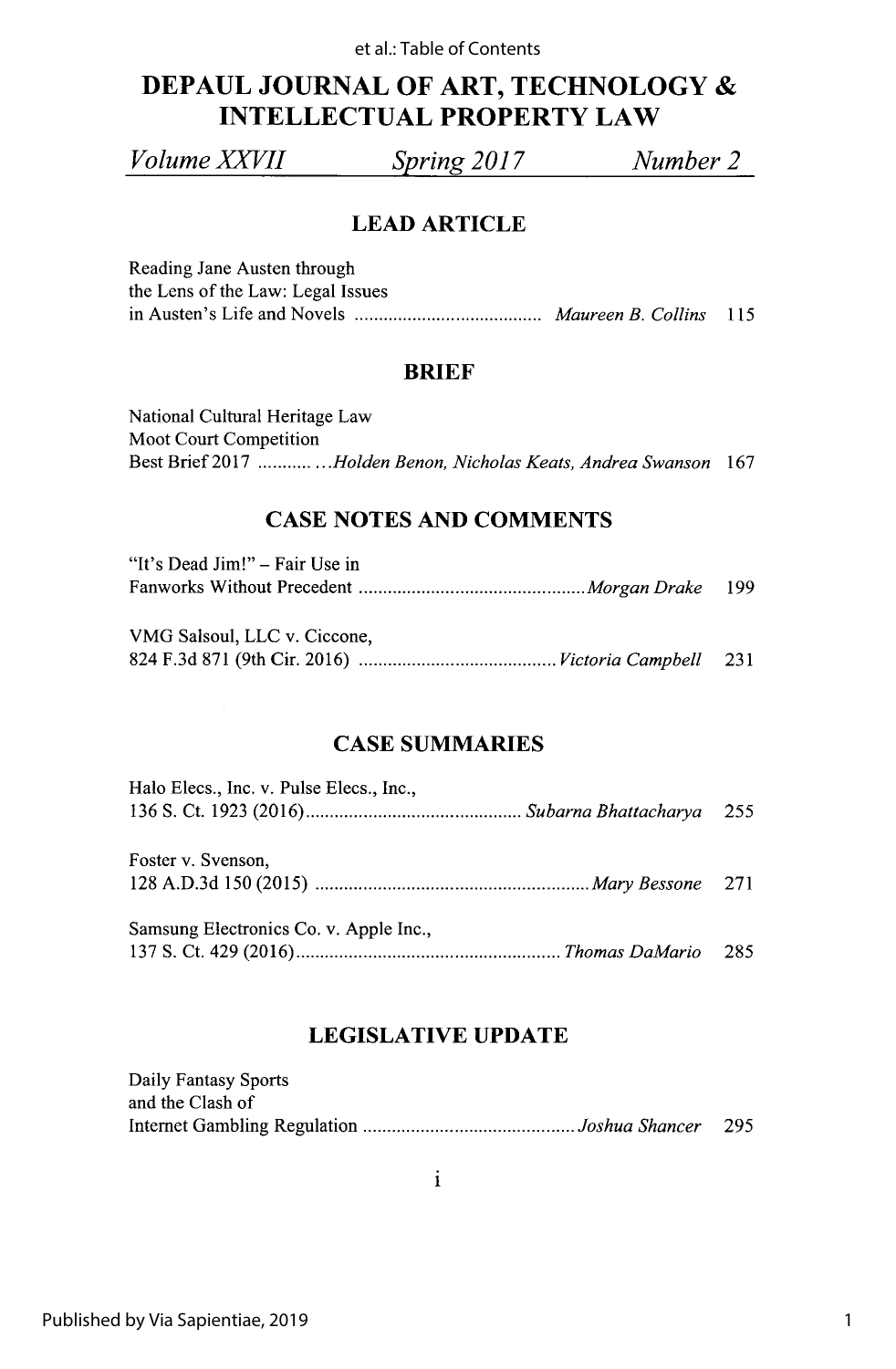*DePaul Journal ofArt, Technology & Intellectual Property Law* is published semi-annually for \$40.00 per year **by** DePaul College of Law, *25* East Jackson Boulevard, Chicago, Illinois, **60604-2287.** Second-class postage paid at Chicago, Illinois **60604-2287** and additional mailing offices. POSTMASTER: Send change of address notice to *DePaul Journal of Art, Technology & Intellectual Property Law,* **25** East Jackson Boulevard, Chicago, Illinois, **60604-2287.**

#### Cite as **27 DEPAUL J. ART, TECH.** *&* **INTELL. PROP.** L.

*Copyright 2017 by DePaul University All Rights Reserved*

Price: \$40.00 annual subscription; \$20.00 single issue. Subscriptions are accepted only on a per volume basis, are payable in advance and will be renewed automatically unless notification to the contrary is received in writing. Change of address should be mailed to the *Journal* at least thirty days before the next issue is to be distributed. Please send the old and new address, including ZIP codes. Rates for advertising quoted upon request.

*The Journal* invites the submission of unsolicited manuscripts. Please confine the author's name and biographical information to a removable title page. Citations should conform to the *Bluebook: A Uniform System of Citation (20th* ed. **2015) by** The *Columbia* Law Review, the Harvard Law Review, the University of Pennsylvania Law Review, and the *Yale Law Journal.* Send manuscripts to *DePaul Journal of Art, Technology Intellectual Property Law,* **25** East Jackson Boulevard, Chicago, Illinois 60604. Manuscripts will not be returned unless specifically requested and accompanied with proper return postage.

Comments and suggestions regarding the content of this publication are invited.

#### **DePaul Journal of Art, Technology & Intellectual Property Law DePaul University College of Law 25 East Jackson Boulevard Chicago, Illinois 60604-2287**

**E-mail: depaul.jatip@gmail.com**

**Web Site: http://law.depaul.edu/student-resources/studentactivities/journals/Pages/default.aspx**

Printed in **U.S.A.**

Cover Design **by The 2007-2008 Editorial Board** The moral right of the **2007-2008** Editorial Board has been asserted.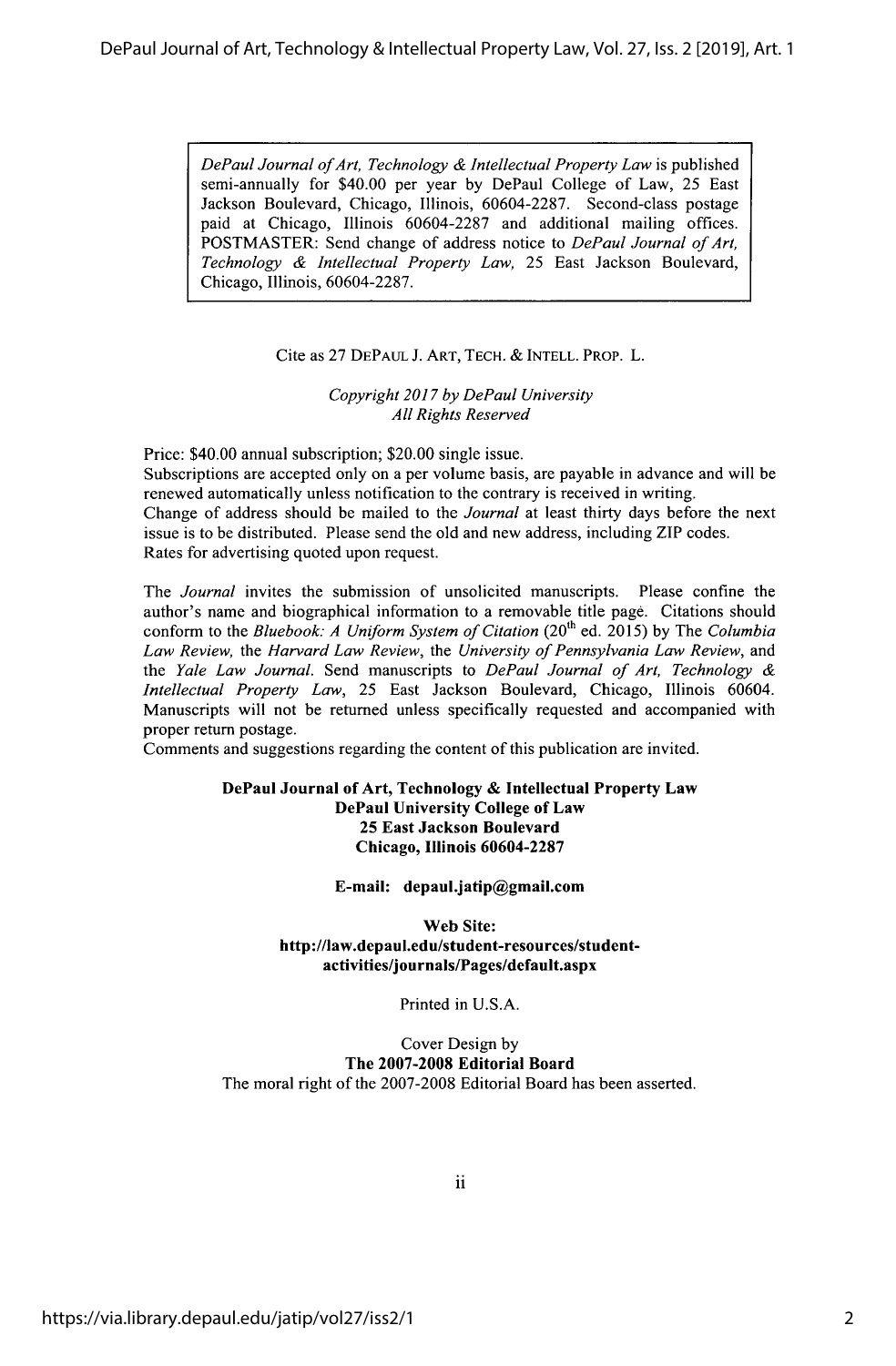# **DEPAUL JOURNAL OF ART, TECHNOLOGY INTELLECTUAL PROPERTY LAW**

*Volume XVl Spring 2017 Number 2*

#### **BOARD OF EDITORS**

**MADELAINE THOMAS** *Editor in Chief*

**NATASHA MANGAL** *Case Notes And Comments Editor*

TOM **CALASCIBETTA** *Legislative Updates Editor*

**SUKHPAL** KOONER *Lead Articles & Business Editor*

**DEBA ALAM** *Case Summaries Editor*

**LUMA** ZAYAD *Technical Productions & Symposium Director*

LAUREN BURSEY *Seminar & Below-The-Line Editor*

#### **WRITING STAFF**

MARY **BESSONE STEPHEN CHOI JESSICA DE** BELLA **SUBARNA** BHATTACHARYA TOM DAMARIO

VICTORIA CAMPBELL MORGAN DRAKE **JOSH SHANCER**

#### **FACULTY ADVISOR.**

MARGIT LIVINGSTON

Member, National Conference of Law Reviews

iii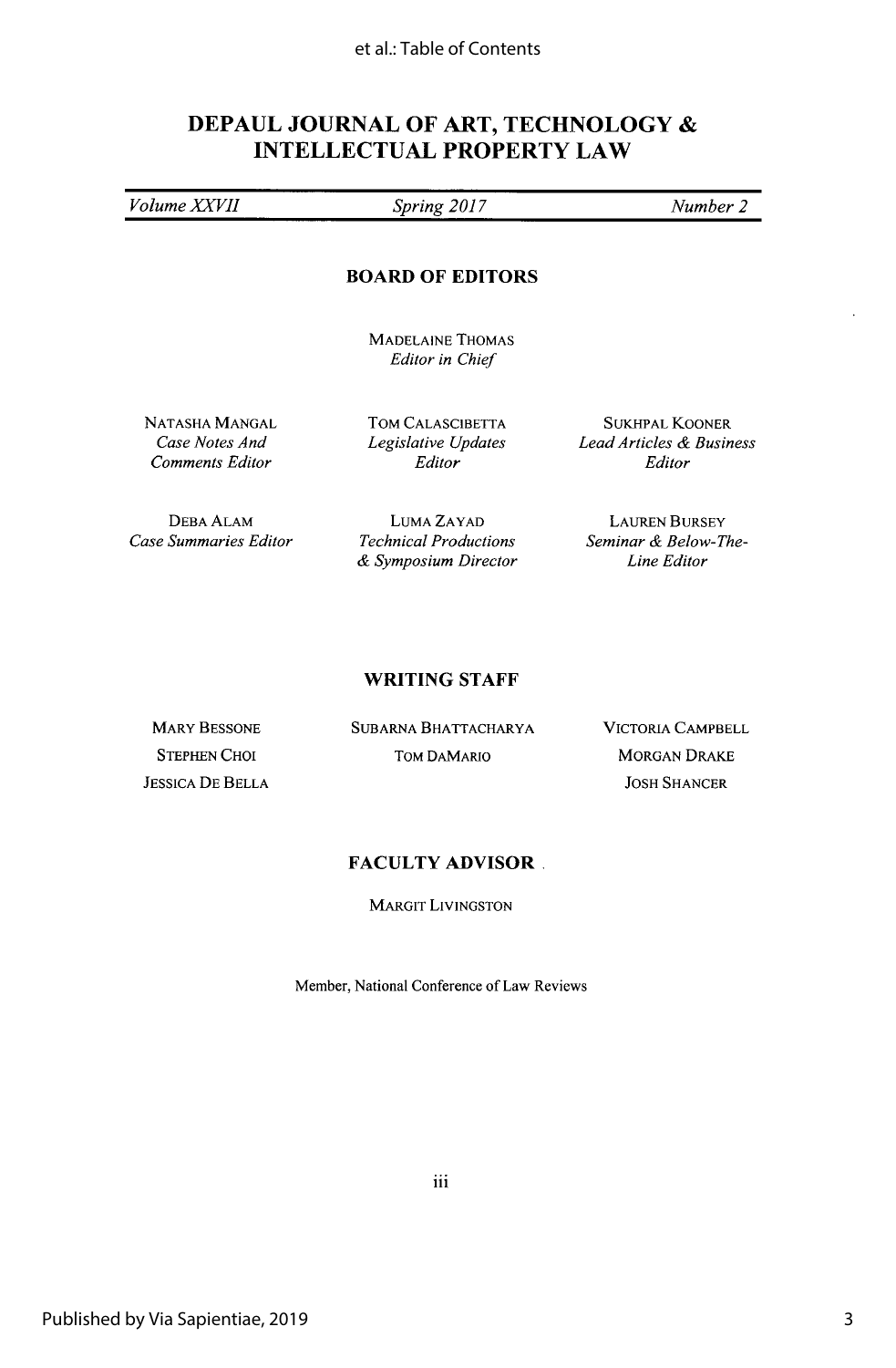# **DEPAUL UNIVERSITY**

### **GENERAL ADMINISTRATION**

| Vice President for Teaching & Learning Resources                                 |
|----------------------------------------------------------------------------------|
| Senior Executive for University Mission                                          |
| Jay Braatz Vice President for Planning and Presidential Administration           |
|                                                                                  |
|                                                                                  |
|                                                                                  |
|                                                                                  |
| <b>David H. Kalsbeek, Ph.D.</b> Sen. V. P. for Enrollment Management & Marketing |
|                                                                                  |
| Elizabeth F. Ortiz, Ed.D Vice President for Institutional Diversity and Equity   |
|                                                                                  |
| Linda Blakley  Vice President of Public Relations and Communications             |
|                                                                                  |
|                                                                                  |

## **COLLEGE OF LAW ADMINISTRATION**

| Professor of Law                                                                                                                     |
|--------------------------------------------------------------------------------------------------------------------------------------|
| Associate Professor of Law                                                                                                           |
| Associate Professor of Law                                                                                                           |
| Professor of Law                                                                                                                     |
| Professor of Law                                                                                                                     |
| Allen MoyeAssociate Dean for Information Technology and Library Services<br>Director, Rinn Law Library<br>Associate Professor of Law |
|                                                                                                                                      |
|                                                                                                                                      |
| <b>Deborah Howard Assistant Dean for Institutional Planning, Strategy and Research</b>                                               |
|                                                                                                                                      |
|                                                                                                                                      |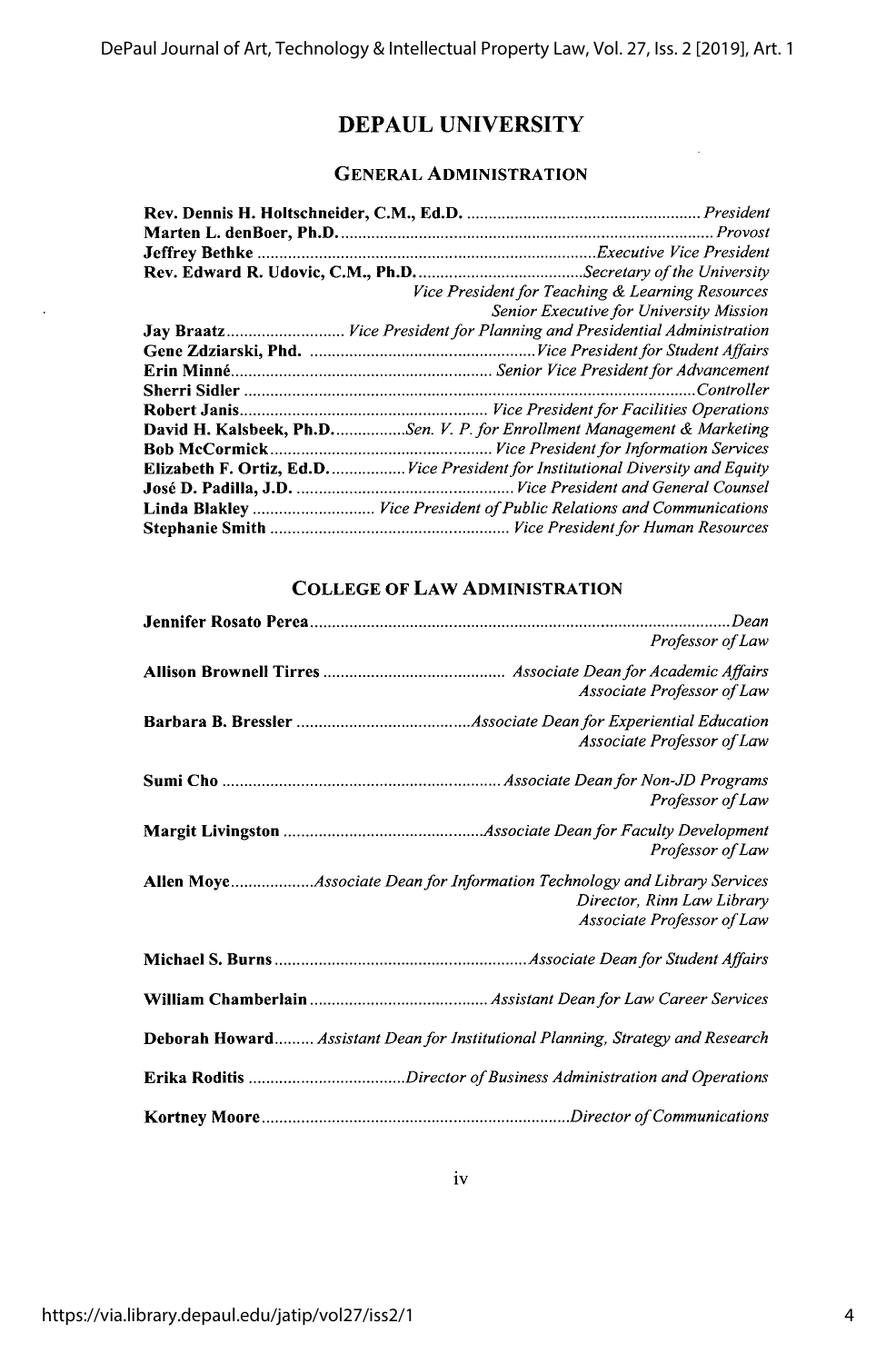## **COLLEGE OF LAW FACULTY**

**J.D.,** Brooklyn Law School **I** LL.M., Georgetown University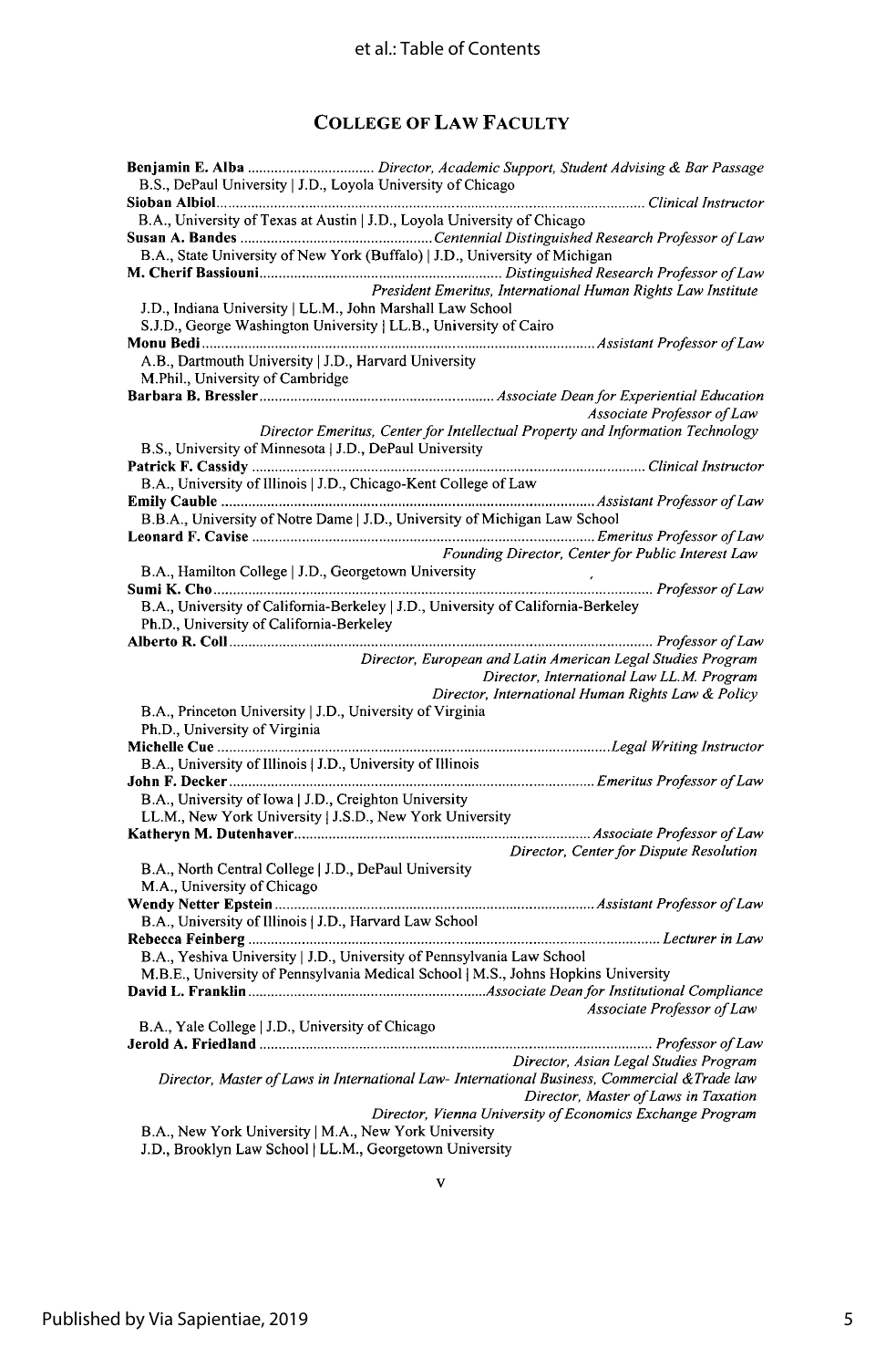|                                                                                  | Visiting Faculty & Fellows                               |
|----------------------------------------------------------------------------------|----------------------------------------------------------|
| J.S.D. & J.S.M., Stanford Law School   LL.M., Chicago-Kent College of Law        |                                                          |
| M.B.A., University of Illinois at Chicago                                        |                                                          |
| Dottore in Giurisprudenza (J.D.), Universita degli Studi di Torino               |                                                          |
|                                                                                  |                                                          |
|                                                                                  |                                                          |
|                                                                                  | Director, Center for Art, Museum & Cultural Heritage Law |
| A.B., Bryn Mawr College   Ph.D., Harvard University                              |                                                          |
| J.D., Northwestern University                                                    |                                                          |
|                                                                                  |                                                          |
|                                                                                  |                                                          |
|                                                                                  |                                                          |
| B.A., Dartmouth College   J.D., Duke University                                  |                                                          |
|                                                                                  |                                                          |
| B.A., University of Illinois   J.D., Yale University                             |                                                          |
|                                                                                  |                                                          |
| B.A., Carleton College   J.D., University of Virginia Law School                 |                                                          |
|                                                                                  |                                                          |
| M.A., University of Chicago   J.D., John Marshall Law School                     |                                                          |
|                                                                                  |                                                          |
|                                                                                  | Director, Family Law Clinic                              |
| J.D. Loyola University of Chicago                                                |                                                          |
|                                                                                  |                                                          |
|                                                                                  | Associate Dean for International Affairs                 |
|                                                                                  | Director, International Aviation Law Institute           |
| B.C.L., National University of Ireland   LL.M., National University of Ireland   |                                                          |
| Dip. Eur. L., National University of Ireland   B. Mod., University of Dublin     |                                                          |
| M.A., University of Dublin   LL.M., Columbia University                          |                                                          |
| J.S.D., Columbia University                                                      |                                                          |
|                                                                                  |                                                          |
| B.A., University of Michigan   J.D., Yale University                             |                                                          |
|                                                                                  |                                                          |
| A.B., Stanford University   M.A., Northwestern University                        |                                                          |
| J.D., Columbia University   LL.M, Harvard University                             |                                                          |
| Ph.D., Northwestern University   M.A.A.H., Art Institute of Chicago              |                                                          |
| M.L.A., University of Chicago                                                    |                                                          |
|                                                                                  |                                                          |
|                                                                                  | Co-Director, International Aviation Law Institute        |
| B.A., Dartmouth College   J.D., Yale University                                  |                                                          |
| M.P.H., Johns Hopkins University                                                 |                                                          |
|                                                                                  |                                                          |
|                                                                                  | Director, International Weapons Control Center           |
| B.A., University of Chicago   J.D., Yale University                              |                                                          |
|                                                                                  |                                                          |
| Founding Director, Center for Intellectual Property Law & Information Technology |                                                          |
| A.B., Brown University   J.D., University of Pennsylvania                        |                                                          |
|                                                                                  |                                                          |
|                                                                                  | Director, Housing & Community Development Legal Clinic   |
| B.A., Florida A&M University   J.D., Howard University                           |                                                          |
| L.L.M., Georgetown University                                                    |                                                          |
|                                                                                  |                                                          |
| B.A., Rutgers University   J.D., Cornell University                              |                                                          |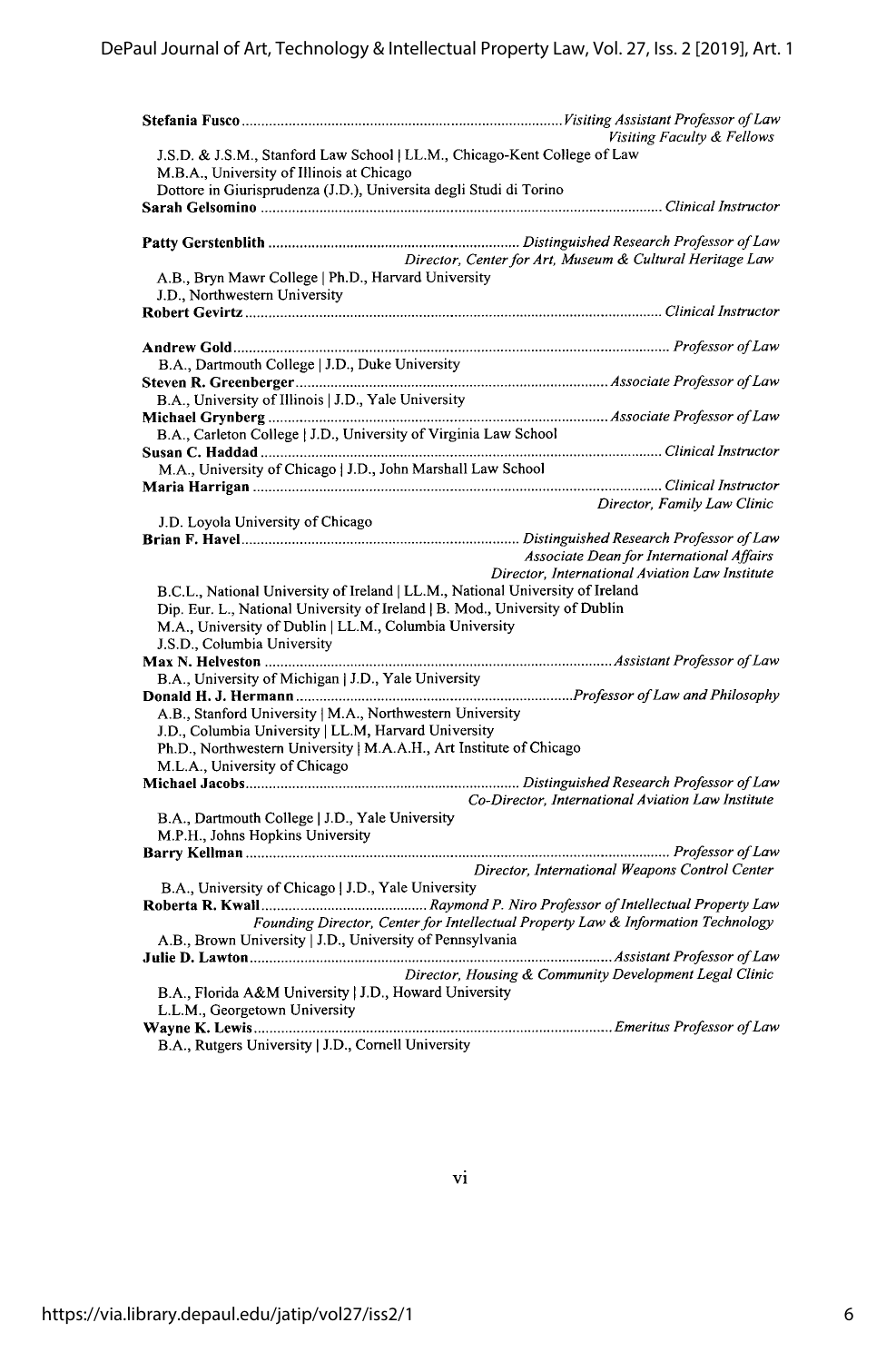# et al.: Table of Contents

|                                                                                           | Professor of Law                                                                                                               |
|-------------------------------------------------------------------------------------------|--------------------------------------------------------------------------------------------------------------------------------|
|                                                                                           | Director, Center for Animal Law                                                                                                |
|                                                                                           | Director, Center for Intellectual Property Law & Information Technology                                                        |
| B.A., Augsburg College   M.A., University of Minnesota                                    |                                                                                                                                |
| J.D., University of Minnesota   LL.M., University of Illinois                             |                                                                                                                                |
| B.W.S. & B.S. Missouri State University   M.S.W., University of Kansas                    |                                                                                                                                |
| J.D., Northwestern University                                                             |                                                                                                                                |
|                                                                                           |                                                                                                                                |
| A.B., University of Chicago   J.D., Loyola University of Chicago                          |                                                                                                                                |
|                                                                                           |                                                                                                                                |
| B.A., University of Wisconsin   J.D., DePaul University                                   |                                                                                                                                |
|                                                                                           |                                                                                                                                |
| B.A., Butler University   M.A., Harvard University                                        |                                                                                                                                |
| J.D., University of Chicago                                                               |                                                                                                                                |
|                                                                                           |                                                                                                                                |
| B.S., University of Illinois   J.D., Northwestern University                              |                                                                                                                                |
| B.S., Oberlin College   J.D., City University of New York School of Law                   |                                                                                                                                |
|                                                                                           |                                                                                                                                |
| B.A., Duke University   J.D., University of Chicago                                       |                                                                                                                                |
| L.L.M., University of Cambridge                                                           |                                                                                                                                |
|                                                                                           |                                                                                                                                |
| B.A., Williams College   J.D., Yale Law School                                            |                                                                                                                                |
|                                                                                           |                                                                                                                                |
|                                                                                           | Associate Professor of Law                                                                                                     |
|                                                                                           | Director, Rinn Law Library                                                                                                     |
| B.A., Howard University   J.D., University of Richmond                                    |                                                                                                                                |
| M.L.S., Catholic University                                                               |                                                                                                                                |
|                                                                                           |                                                                                                                                |
| B.A., University of Wisconsin-Madison   J.D., College of William & Mary                   |                                                                                                                                |
| B.A., University of California, Los Angeles   J.D., University of California, Los Angeles |                                                                                                                                |
|                                                                                           |                                                                                                                                |
| B.A., University of Chicago   J.D., University of Chicago                                 |                                                                                                                                |
|                                                                                           |                                                                                                                                |
|                                                                                           | Director, DePaul University/University College Dublin Cooperative Program<br>Co-Director, International Aviation Law Institute |
| B.A., University of Missouri-Kansas City   M.A., University of Iowa                       |                                                                                                                                |
| J.D., University of Iowa   LL.M., Columbia University                                     |                                                                                                                                |
| Martha Pagliari Associate Director of Legal Analysis, Research & Communication            |                                                                                                                                |
| B.A., University of Notre Dame   J.D., DePaul University                                  |                                                                                                                                |
|                                                                                           |                                                                                                                                |
|                                                                                           | Senior Research Fellow<br>Schiller DuCanto & Fleck Family Law Center                                                           |
| A.B., Bryn Mawr College   J.D., University of Chicago                                     |                                                                                                                                |
|                                                                                           |                                                                                                                                |
|                                                                                           | Co-Director, Center for Jewish Law and Judaic Studies                                                                          |
| B.A., Princeton University   J.D., Yale University                                        |                                                                                                                                |
| Rabbinic, Beth Medrash Govoha                                                             |                                                                                                                                |
|                                                                                           |                                                                                                                                |
|                                                                                           | Professor of Law                                                                                                               |
| B.S., Northwestern University   LL.B., Yale University                                    |                                                                                                                                |
|                                                                                           |                                                                                                                                |
| B.Mus., Griffith University   B.A., Australian National University                        |                                                                                                                                |
| LL.B., Australian National University   J.D., University of Chicago                       |                                                                                                                                |
|                                                                                           | Visiting Professor of Law                                                                                                      |

B.S., University of Illinois **I J.D., University of Michigan**

Vi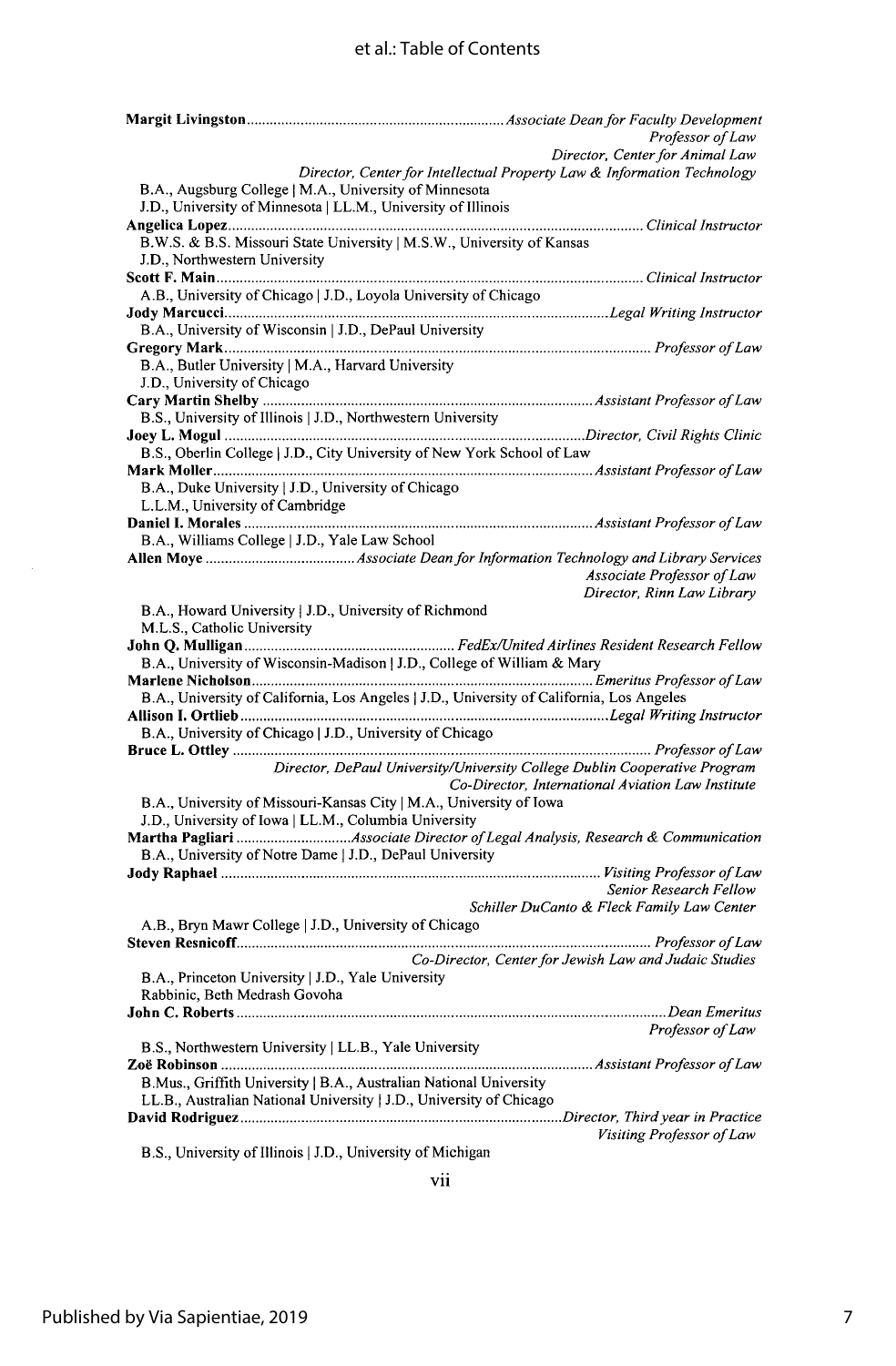|                                                                               | Professor of Law                                     |
|-------------------------------------------------------------------------------|------------------------------------------------------|
| B.S., Cornell University   J.D., University of Pennsylvania                   |                                                      |
|                                                                               | Associate Dean for Lawyering Skills.                 |
|                                                                               | Associate Professor of Law                           |
|                                                                               | Director, Field Placement Program                    |
| B.S., University of Illinois   J.D., DePaul University                        |                                                      |
| <b>Jane Rutherford </b>                                                       |                                                      |
| A.B., University of Chicago   J.D., University of Michigan                    |                                                      |
|                                                                               |                                                      |
| B.S., Massachusetts Institute of Technology   J.D., Stanford University       |                                                      |
|                                                                               |                                                      |
|                                                                               | Faculty Director, Center for Public Interest Law     |
| B.A., Pennsylvania State University   J.D., University of Southern California |                                                      |
| LL.M., Georgetown University                                                  |                                                      |
|                                                                               |                                                      |
| B.A., Columbia University   J.D., Harvard University                          |                                                      |
| LL.M., Harvard University                                                     |                                                      |
|                                                                               |                                                      |
| B.A., Brown University   J.D., New York University                            |                                                      |
|                                                                               |                                                      |
|                                                                               | Director, Legal Analysis, Research and Communication |
| B.A., University of Virginia   J.D., Wake Forest University                   |                                                      |
|                                                                               |                                                      |
|                                                                               | Associate Professor of Law                           |
| B.A., Princeton University   M.A., Harvard University                         |                                                      |
| J.D., Harvard University   Ph.D., Harvard University                          |                                                      |
|                                                                               |                                                      |
| A.B., Loyola University of Chicago   J.D., Loyola University of Chicago       |                                                      |
| LL.M., Yale University                                                        |                                                      |
|                                                                               |                                                      |
| B.S., Benedictine University   J.D., Loyola University of Chicago             |                                                      |
|                                                                               |                                                      |
| B.A., Columbia University   J.D., Yale University                             |                                                      |
|                                                                               |                                                      |
| B.S. University of Illinois at Chicago   LL.B., University of Illinois        |                                                      |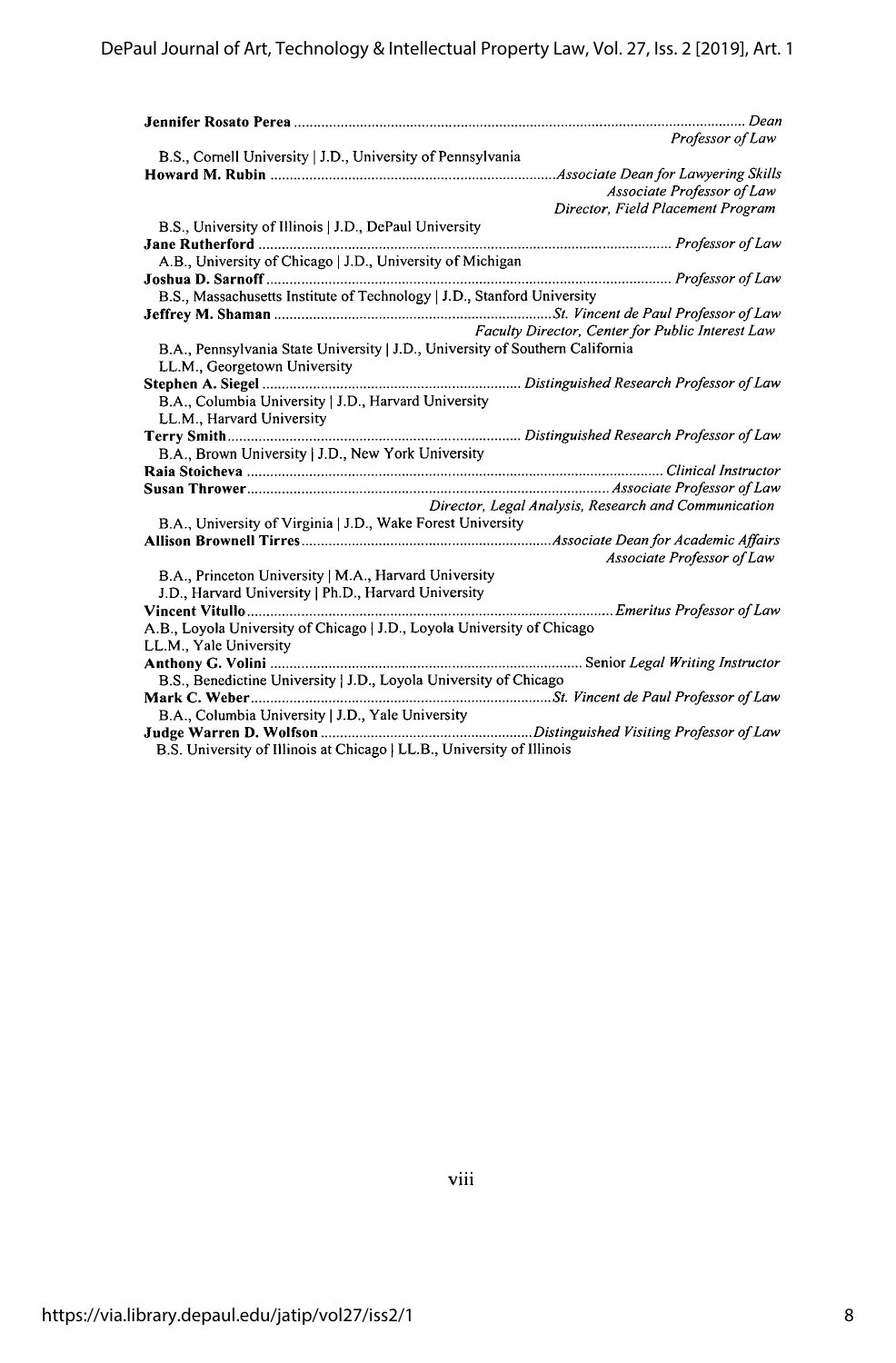# **RINN** LAw LIBRARY **STAFF**

|                                                                       | Associate Professor |
|-----------------------------------------------------------------------|---------------------|
| B.A., Howard University   J.D., Universty of Richmond                 |                     |
| M.L.S., Catholic University                                           |                     |
|                                                                       |                     |
| B.A., University of Chicago   J.D., University of Michigan            |                     |
| M.L.S., Rosary College                                                |                     |
|                                                                       |                     |
|                                                                       |                     |
|                                                                       |                     |
| B.S., Northwestern University   J.D., IIT Chicago-Kent College of Law |                     |
| M.L.S., University of Texas                                           |                     |
|                                                                       |                     |
|                                                                       |                     |
|                                                                       |                     |
| B.A., University of Michigan   A.M.L.S., University of Michigan       |                     |
|                                                                       |                     |
|                                                                       |                     |
| B.S., Northern Illinois University   M.L.S., Rosary College           |                     |
|                                                                       |                     |
|                                                                       |                     |
|                                                                       |                     |
|                                                                       |                     |